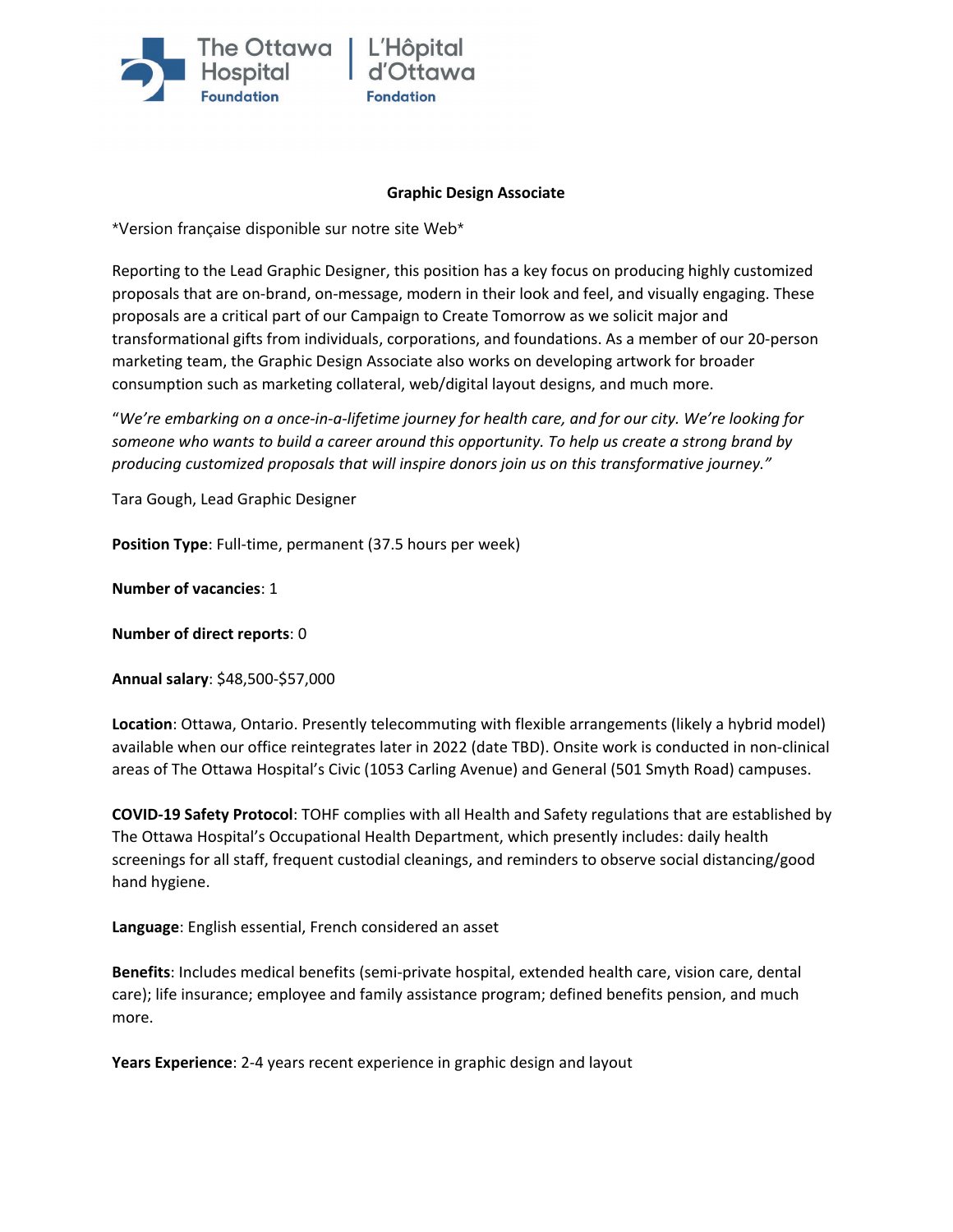

#### **About Us**

The Ottawa Hospital Foundation has launched the historic \$500-million *Campaign to Create Tomorrow*. This multi-year fundraising campaign is the largest fundraising campaign in Ottawa's history, and will support the New Campus Development on Carling Avenue and world-leading research at The Ottawa Hospital.

"Each of us can be part of a moment that future citizens of our community will someday look back on and realize, together, we revolutionized healthcare for generations to come. We have enthusiastically embraced this special moment in time, as this campaign supports one of the most important community legacy projects of our lifetime. We want the best staff to join our exceptional team as we prepare for this generational opportunity."

Tim Kluke, President and CEO, The Ottawa Hospital Foundation

We are proud to have what we believe to be the best, the brightest and the most dedicated employee team in the entire country! We have worked hard to create a work environment that fosters collaboration, creativity and work satisfaction for all of our employees. Consistently, we are ranked as one of the highest performing foundations in Canada.

### **Primary Responsibilities:**

- Implement graphics and layouts for donor proposals in both digital and print, based on direction from the Lead Graphic Designer
- Create proposal templates and ensure templates remain up to date with current visuals
- Use and understand creative briefs to guide the production of materials
- Work in partnership with the digital strategy team by providing guidance and recommendations for highly engaging and strong user experience-based web pages
- Ensure fundraising toolkit remains up to date by implementing the latest designs, graphics and photography developed by the creative team as well as developing iconography
- Produce materials that are visually and aesthetically consistent with the brand guidelines and standards
- Use the Adobe Suite of products for design and layout, and edit photos as needed
- Follow design trends and best practices in the production of print and digital materials

# **Knowledge, Skills, and Abilities**

- Strong knowledge of Adobe Creative Suite: graphic design, layout, photo/ editing software
- Ability to develop print and digital marketing products both from scratch and edit existing templates
- Strong file management and organizational skills
- Ability to follow direction and design trends
- Ability to work in a team and deal with competing priorities
- Any industry credentials, associations, or awards will be considered and asset
- A diploma or degree relating to the requirements of the job will be considered an asset